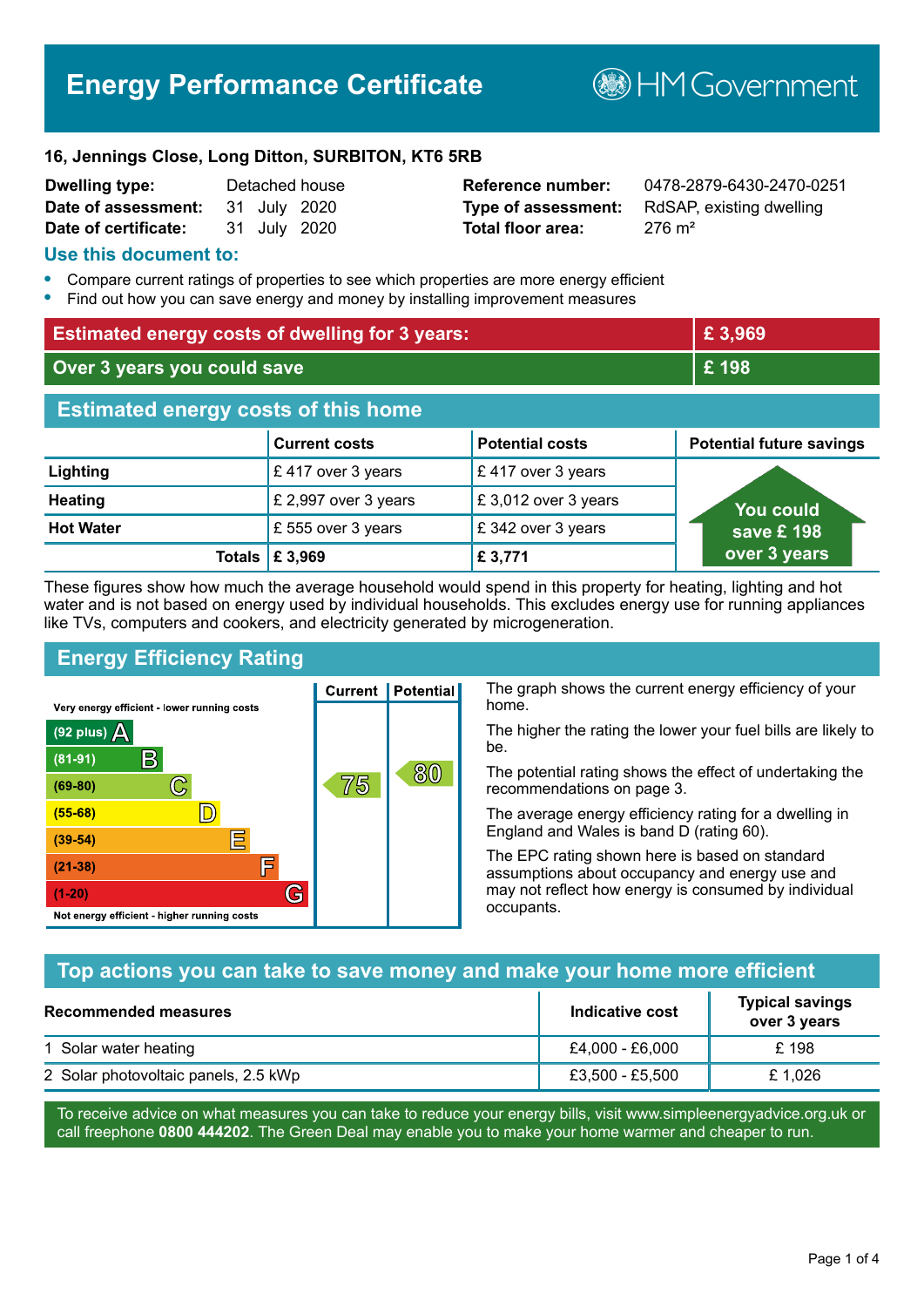### **Summary of this home's energy performance related features**

| <b>Element</b>        | <b>Description</b>                         | <b>Energy Efficiency</b> |
|-----------------------|--------------------------------------------|--------------------------|
| Walls                 | Cavity wall, as built, insulated (assumed) | ★★★★☆                    |
| Roof                  | Pitched, insulated (assumed)               | ★★★★☆                    |
|                       | Roof room(s), insulated (assumed)          | ★★★★☆                    |
| Floor                 | Solid, limited insulation (assumed)        |                          |
| <b>Windows</b>        | Fully double glazed                        | ★★★☆☆                    |
| Main heating          | Boiler and radiators, mains gas            | ★★★★☆                    |
| Main heating controls | Programmer, room thermostat and TRVs       | ★★★★☆                    |
| Secondary heating     | None                                       |                          |
| Hot water             | Gas boiler/circulator                      | ★★★☆☆                    |
| Lighting              | Low energy lighting in all fixed outlets   | *****                    |

Current primary energy use per square metre of floor area: 129 kWh/m² per year

The assessment does not take into consideration the physical condition of any element. 'Assumed' means that the insulation could not be inspected and an assumption has been made in the methodology based on age and type of construction.

#### **Low and zero carbon energy sources**

Low and zero carbon energy sources are sources of energy that release either very little or no carbon dioxide into the atmosphere when they are used. Installing these sources may help reduce energy bills as well as cutting carbon. There are none provided for this home.

# **Your home's heat demand**

For most homes, the vast majority of energy costs derive from heating the home. Where applicable, this table shows the energy that could be saved in this property by insulating the loft and walls, based on typical energy use (shown within brackets as it is a reduction in energy use).

| <b>Heat demand</b>           | <b>Existing dwelling</b> | Impact of loft<br>insulation | Impact of cavity<br>wall insulation | Impact of solid<br>wall insulation |
|------------------------------|--------------------------|------------------------------|-------------------------------------|------------------------------------|
| Space heating (kWh per year) | 20,030                   | (162)                        | N/A                                 | N/A                                |
| Water heating (kWh per year) | 3,042                    |                              |                                     |                                    |

You could receive Renewable Heat Incentive (RHI) payments and help reduce carbon emissions by replacing your existing heating system with one that generates renewable heat, subject to meeting minimum energy efficiency requirements. The estimated energy required for space and water heating will form the basis of the payments. For more information, search for the domestic RHI on the www.gov.uk website.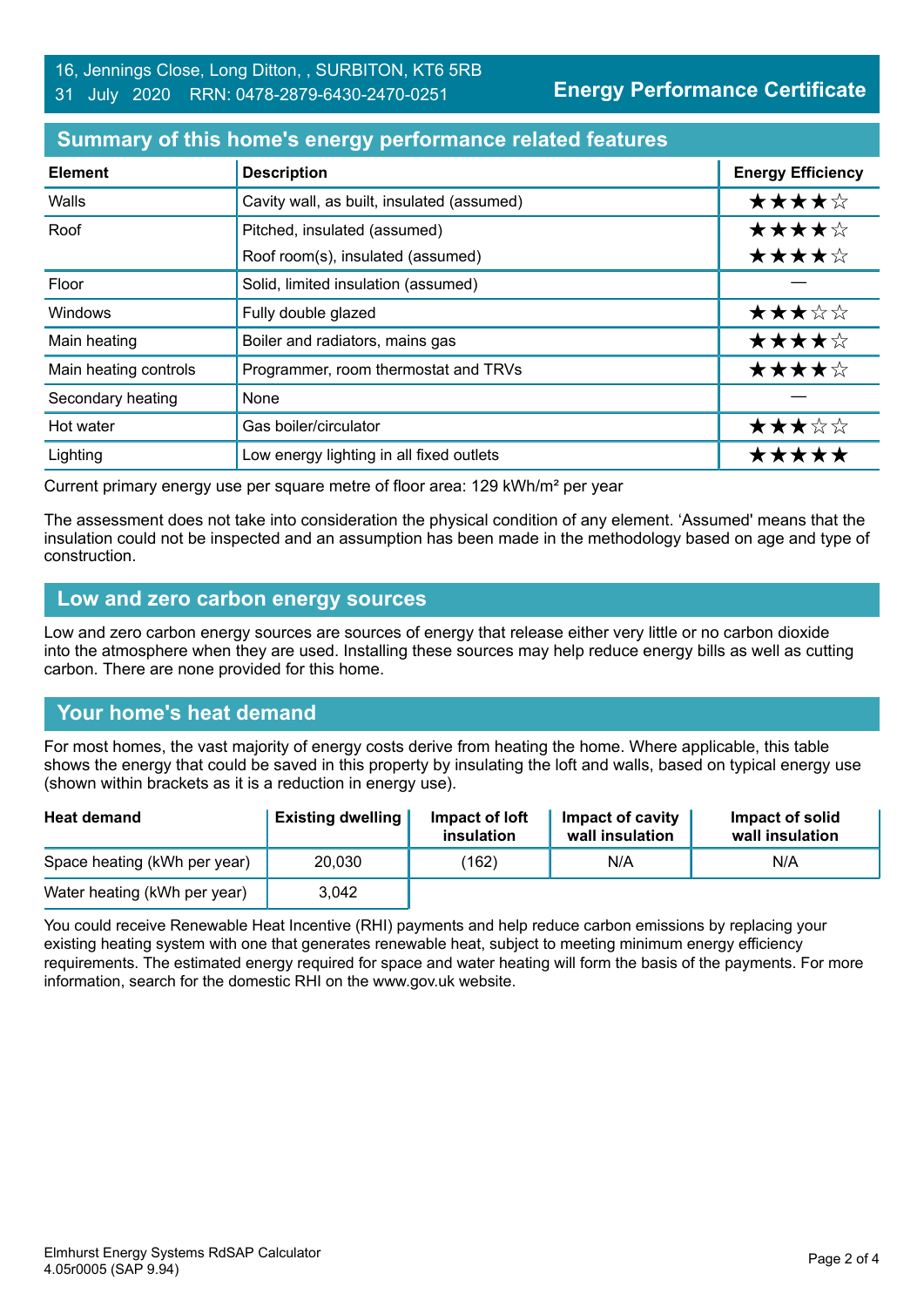#### 16, Jennings Close, Long Ditton, , SURBITON, KT6 5RB 31 July 2020 RRN: 0478-2879-6430-2470-0251

#### **Recommendations**

The measures below will improve the energy performance of your dwelling. The performance ratings after improvements listed below are cumulative; that is, they assume the improvements have been installed in the order that they appear in the table. To receive advice on what measures you can take to reduce your energy bills, visit www.simpleenergyadvice.org.uk or call freephone 0800 444202. Before installing measures, you should make sure you have secured the appropriate permissions, where necessary. Such permissions might include permission from your landlord (if you are a tenant) or approval under Building Regulations for certain types of work.

| <b>Recommended measures</b>        | Indicative cost | <b>Typical savings</b><br>per year | <b>Rating after</b><br>improvement |
|------------------------------------|-----------------|------------------------------------|------------------------------------|
| Solar water heating                | £4,000 - £6,000 | £ 66                               | C76                                |
| Solar photovoltaic panels, 2.5 kWp | £3,500 - £5,500 | £ 342                              | $\mathbf{C80}$                     |

# **Financial Support and the Green Deal**

Green Deal Finance allows you to pay for some of the cost of your improvements in instalments under a Green Deal Plan (note that this is a credit agreement, but with instalments being added to the electricity bill for the property). The availability of a Green Deal Plan will depend upon your financial circumstances. There is a limit to how much Green Deal Finance can be used, which is determined by how much energy the improvements are estimated to **save** for a 'typical household'.

You may also be able to obtain support towards repairs or replacements of heating systems and/or basic insulation measures under the ECO scheme, provided that you are in receipt of qualifying benefits or tax credits. To learn more about this scheme and the rules about eligibility, visit www.simpleenergyadvice.org.uk or call freephone **0800 444202** for England and Wales.